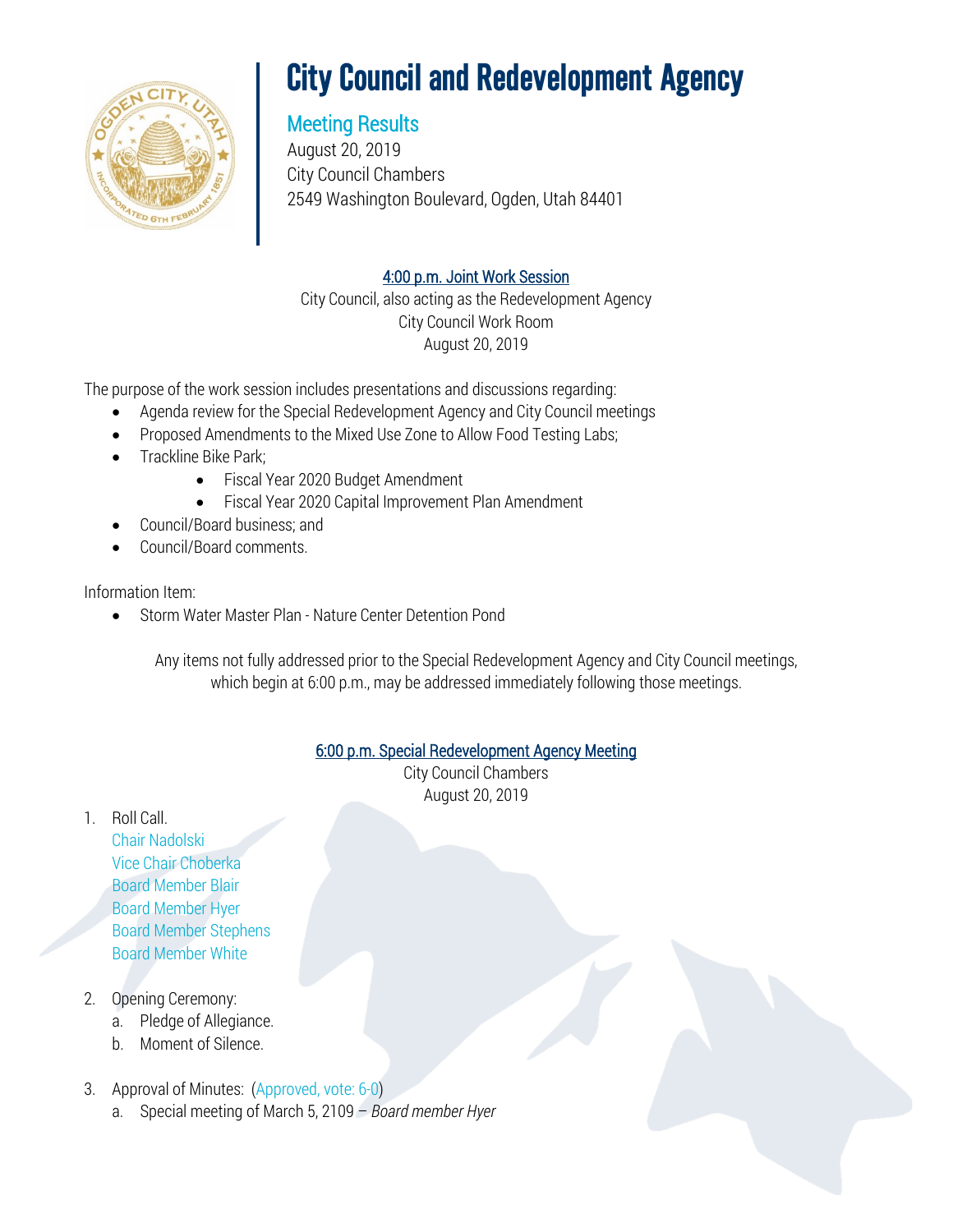- 4. Reports from Administration:
	- a. Fiscal Year 2019 Budget Amendment. Proposed Resolution 2019-10 amending the budget for Fiscal Year July 1, 2019 to June 30, 2020 by increasing the anticipated revenues and appropriations for a gross increase of \$1,074,325. (Public hearing set for September 3, 2019, vote: 6-0)
- 5. Adjournment.

#### City Council Meeting

City Council Chambers August 20, 2019

1. Roll Call.

Chair Nadolski Vice Chair Choberka Council Member Blair Council Member Hyer Council Member Stephens Council Member White

#### 2. Approval of Minutes:

- a. Regular meeting of March 26, 2019 *Council member Lopez* (Rescheduled)
- b. Joint work session of April 23, 2019 *Council member Stephens* (Approved, vote: 6-0)
- 3. Reports from Administration:
	- a. Fiscal Year 2019 Budget Amendment. Proposed Ordinance 2019-38 amending the budget for Fiscal Year July 1, 2019 to June 30, 2020 by increasing the anticipated revenues and appropriations for a gross increase of \$345,325. (Public hearing set for September 3, 2019, vote: 6-0)
	- b. Synchrony Bank Line of Credit Renewal. Proposed Resolution 2019-19 authorizing Administration to renew a loan agreement with Synchrony Bank to provide funds for Community Development Programs. (Resolution adopted, vote: 6-0)

#### 4. Public Hearings:

- a. Arts Grants Proposal. Proposed Resolution 2019-17 awarding Arts Grants for Fiscal Year 2019-2020. (Substitute resolution adopted, vote: 6-0)
- b. Series 2019 Franchise Tax Revenue & Refunding Bonds. Public hearing to receive comment with regard to approximately \$7,500,000 of Franchise Tax Revenue and Refunding Bonds. (No action required)
- 5. Public Comments. This is an opportunity to address the Council regarding concerns or ideas on any topic. To be considerate of everyone at this meeting, public comment will be limited to three minutes per person. Participants are to state their name for the record. Comments, which cannot be made within these limits, should be submitted in writing to the City Council Office [\(citycouncil@ogdencity.com\)](mailto:citycouncil@ogdencity.com). (Item moved ahead of 4. a.)

The Council encourages civil discourse for everyone who participates in our meetings. Comments pertaining to an agenda item that includes a public hearing or public input should be given during the meeting as that item is discussed.

- 6. Comments:
	- a. Mayor.